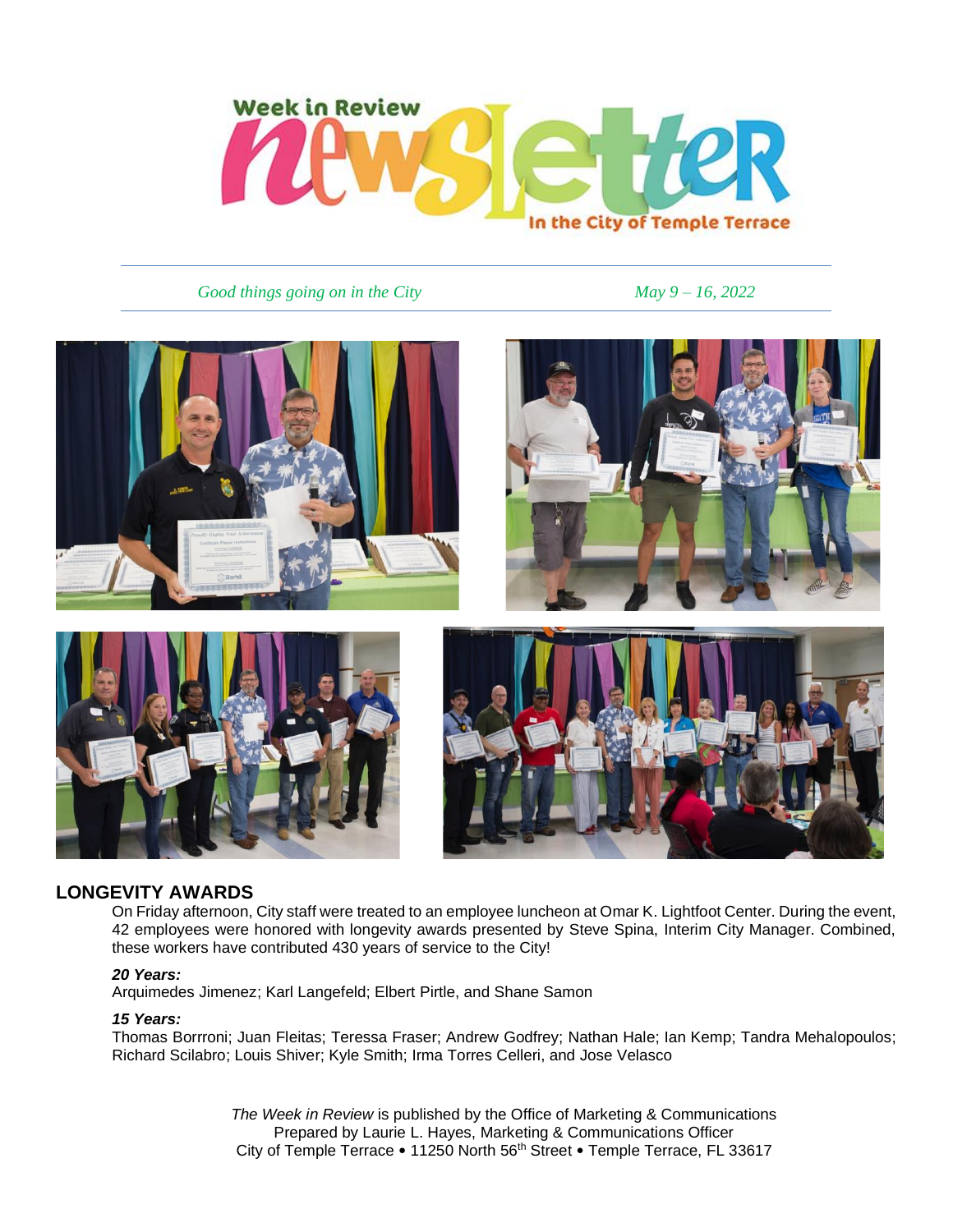#### **Longevity, cont.**

#### *10 Years:*

Courtney Baldwin; Marlene Cardona; Anthony Hamby; Robert Harrington; Kenneth Marzo; Kevin McLafferty; Manuel Sherman, and Julie Vaccaro

#### *5 Years:*

Tiffany Beltran; Lynda Boswell; Pamela Cichon; Devin Faircloth; Joseph Ferris; Laurie Hayes; Tina Heacock; James Ingram; Nickolas Martinez; Willie Mason; Tatianna Morehouse; Sabrina Munson; Jose Silva; Keith Spiewak; Cletus Squires; Kory Sullivan; Kevin Templin, and Denise Walker



## **COMMUNICATIONS OFFICER OF THE YEAR**

Also at the Employee luncheon, the Communications Officer of the Year award was presented to Leslie Huchla by Temple Terrace Police Chief Ken Albano and Communications Supervisor David Anderson. Congrats!

# **THANK YOU!**



Many thanks to the Employees for Employees Committee members and others who worked so hard to make the Employee Luncheon a success. The decorations, food and desserts all contributed to an event that was (forgive me) Beachy-keen! (Pictured: Kelly Ahern – Parks & Rec; Tina Heacock – EFEC/Code Enforcement; Jennifer Robinson -EFEC /Library; Becky Zarella – EFEC/FD; Amy Huchla – EFEC/PD Comm; Michelle Wilkinson – Parks & Rec (in front) ; Brianne Holacik – EFEC/FD; Sabrina Munson – EFEC/Finance; Kenny Marzo – EFEC/Parks & Rec, and Ricky Munford – Parks & Rec (And special thanks to Leslie Huchla for the pic.)

*The Week in Review* is published by the Office of Marketing & Communications Prepared by Laurie L. Hayes, Marketing & Communications Officer City of Temple Terrace . 11250 North 56th Street . Temple Terrace, FL 33617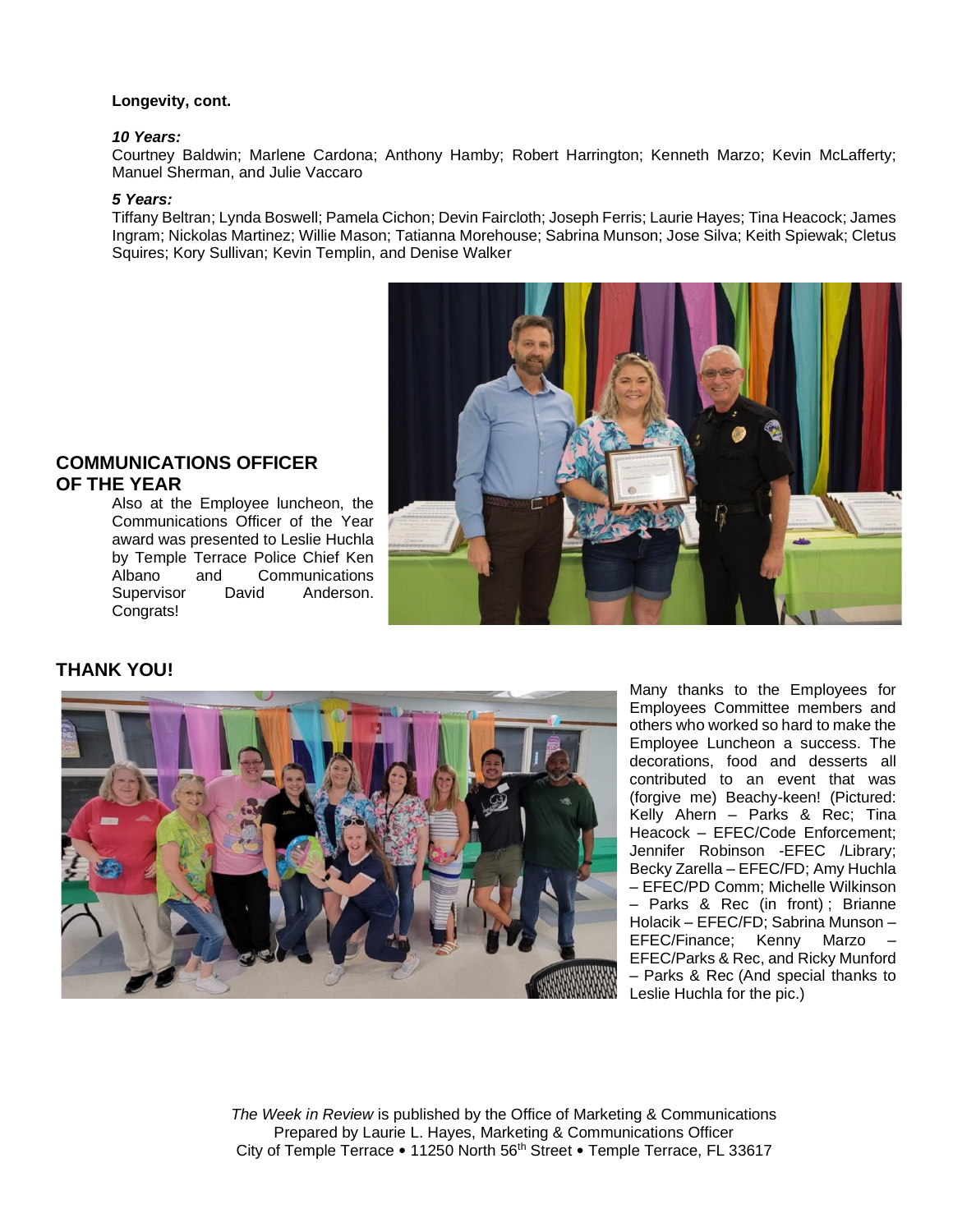

# **EXCEEDING EPECTATIONS**

On May 12, Fire Chief Kemp and Division Chief Murley attended the graduation of Temple Terrace firefighters Alec Hassey and Kyle Ehrhart from HCC's Paramedic Program.

After completion of the National Registry paramedic exam, both will participate in the department's sign off process prior to performing on the streets as a state certified firefighter paramedics.

# **CELEBRATING NATIONAL EMS WEEK**

National Emergency Medical Services week is an opportunity for local communities and medical personnel to honor the dedication of those who provide the day to day lifesaving services of medicine's frontline. We in Temple Terrace are so fortunate to have an amazing group of heroes amongst us in the Temple Terrace Fire Department who provide lifesaving and life changing medical care each day to our citizens and visitors. Please take this time to give our personnel a huge thank you for what they do each and every day, 24 hours a day, so that we know that no matter what medical emergency occurs we will receive the highest quality and timely care in the region and state.

*Temple Terrace Fire Department Fun Facts:*

- One of four public Fire Departments in Hillsborough County
- 60 personnel
- Over 4000 calls for service in 2021
- Recognized as providing excellent patient care including by the American Heart Association with an annual award acknowledging that we provide the highest quality of care for heart attack patients

# **FLAG FOOTBALL FAN?**

Note that there will be a Men's Flag Football Informational Meeting on May 19 at 7pm at the Family Recreation Complex, 6610 Whiteway Dr. Get a brief overview of league dates and discuss the rules and registration process. For more info, call 813.506.6600.

## **PREPARE TO CELEBRATE**

It's hard to believe, but July 4 is less than 2 months away! The folks at Park & Rec have been hard at work for months ensuring that this year will be the best celebration ever. As in years past, the City plans to have a float in the parade, as well as sponsor a float to honor veterans. The Marketing & Communications peeps will be there – but to pull this off, we need your help.

First and foremost, we need at least five staff members to commit to walking / riding on the float and handing out give-aways to the crowd. Those involved would need to be at the Family Rec Complex no later than 9:30am on July 4. The parade kicks off promptly at 10am from the corner of Whiteway and Gillette and ends at Temple Terrace Elementary. Transportation back to the Rec Complex will be provided. Children 10 years and older also are welcome to assist along with their staff member / parent or caregiver. It would also be helpful if one person was available to coordinate the Veterans' float – making certain that those who needed assistance were shuttled to the float and accompanying the float should anyone require help.

The City Manager has authorized four hours of leave for those who participate, and commemorative tee-shirts will be provided. Please let me know by email – [lhayes@templeterrace.com](mailto:lhayes@templeterrace.com) or at x6406 asap – by noon Friday, May 20 latest – if you are interested in representing the City on the 4th of July, and include your shirt size and your child's size if he/she will accompany you. Note that the parade is rain or shine (except for deluges or electrical storms).

> *The Week in Review* is published by the Office of Marketing & Communications Prepared by Laurie L. Hayes, Marketing & Communications Officer City of Temple Terrace • 11250 North 56<sup>th</sup> Street • Temple Terrace, FL 33617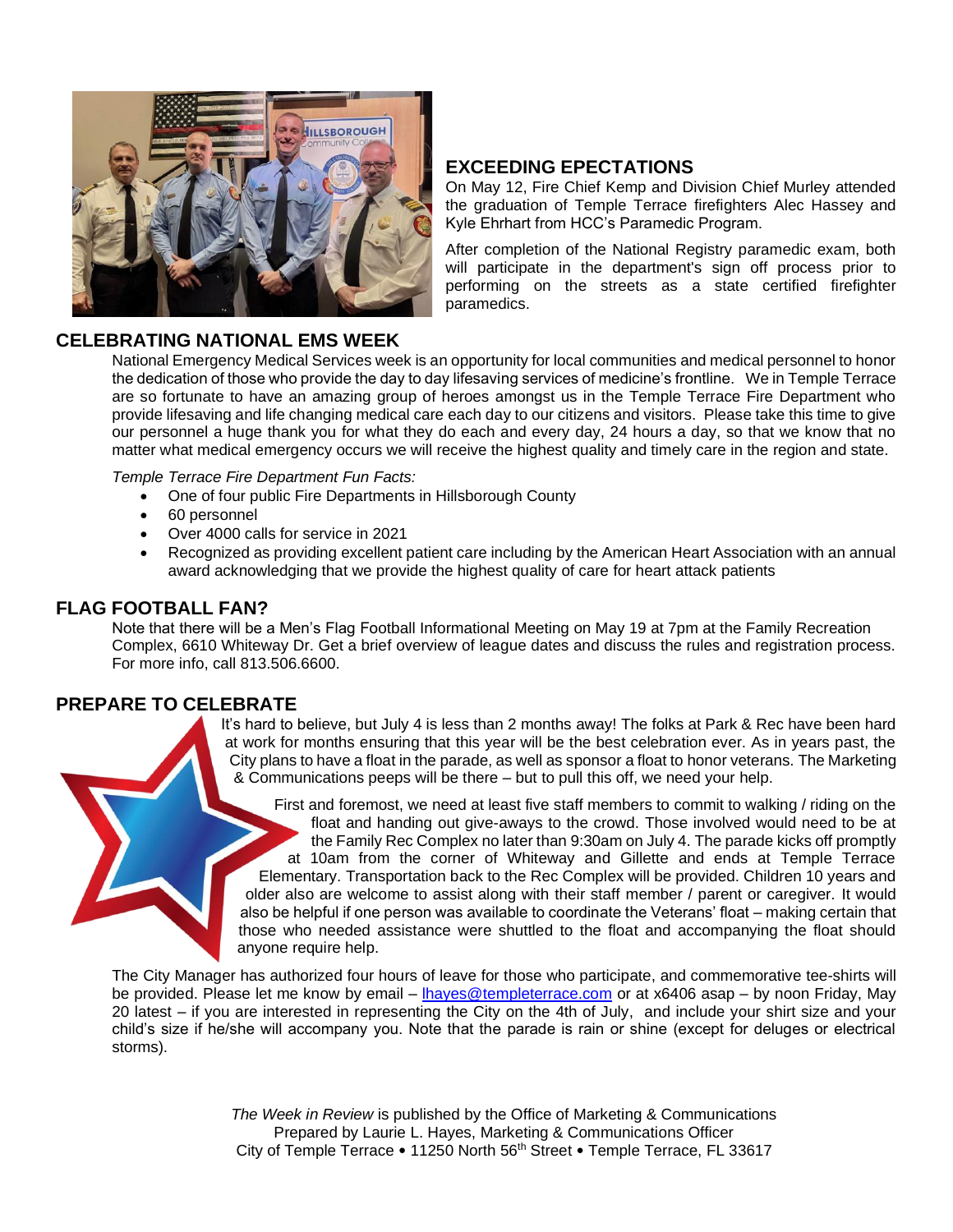We also need to help to decorate the floats! More info on this will be forthcoming, but the current plan is to gather at Public Works to festoon the floats beginning at 8am on Friday, July 1. Breakfast treats and coffee will be provided.

Thanks to all for helping to make the City shine on the 4th.

## **MARK YOUR CALENDARS….**

**• Mayor for a Day** – Tuesday, May 17 from 3:15 - 6:15pm. Directors and elected officials are invited to a pizza party with the Mayor and his "mini me" at 4:45pm in the Council workroom. Directors – please be prepared to speak for 3-5 minutes about your role in the City after you finish your pizza (and note that any City swag appropriate for an 11 year-old girl is appreciated).

### **ATTACHMENTS:**

• Employment Opportunities



*The Week in Review* is published by the Office of Marketing & Communications Prepared by Laurie L. Hayes, Marketing & Communications Officer City of Temple Terrace . 11250 North 56th Street . Temple Terrace, FL 33617